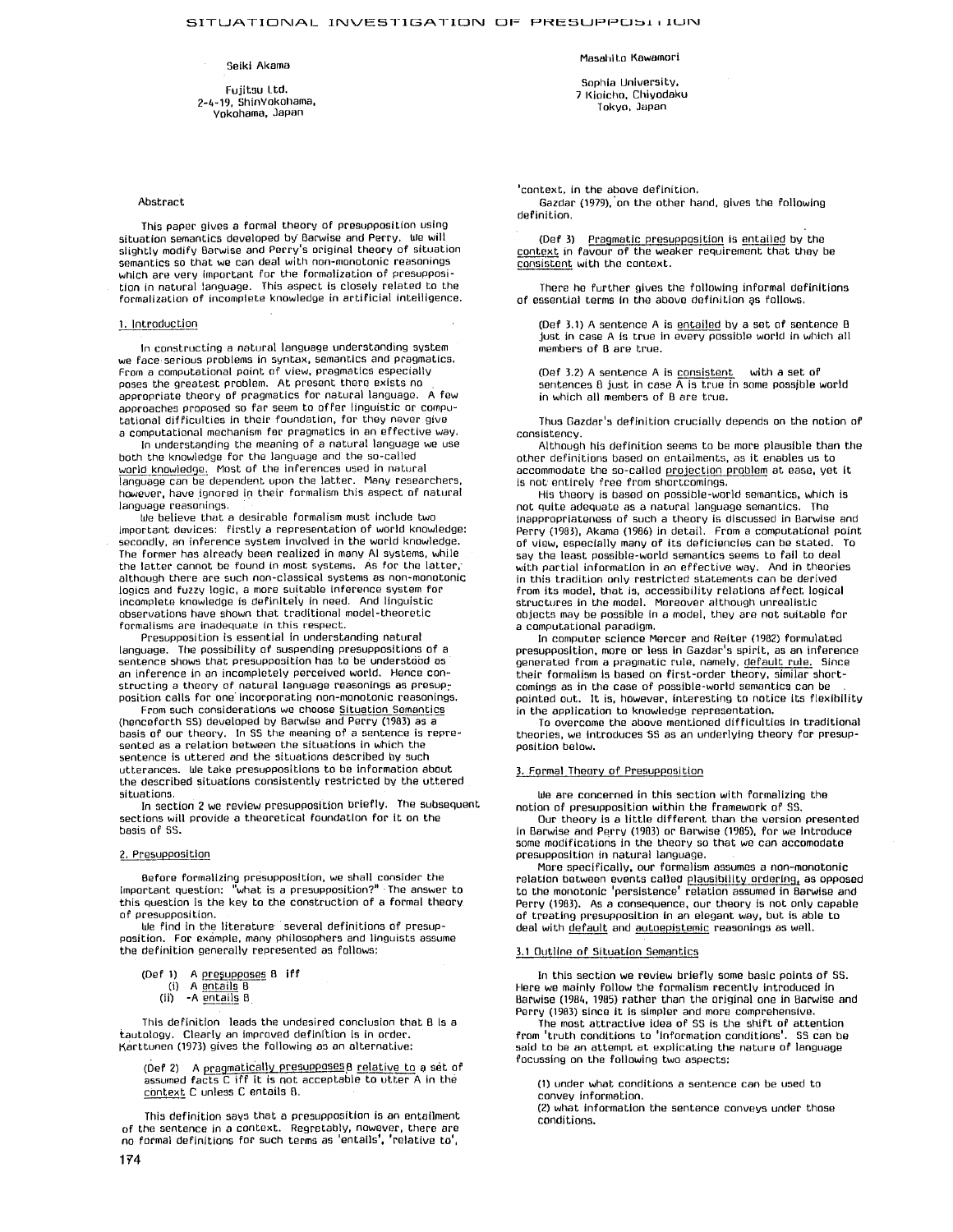A situation S can contain information in virtue of some constraint the holds between types of situations. We denote types of situations as S, S',... We write s:S if situation s is of type S. A type of situation S is realized if there is a real situation s such that, s:S, There are three categories of objects across situations; namely, individuals, denoted as: a, b, ...; <u>relations:</u> r, s, ...; and <u>locations:</u> 1, l', ... Corresponding<br>to each category, there are purely abstract, sort of dummy,<br>entities called <u>indeterminates</u> that stand proxy for genuine objects. We represent indeterminates by \$a, \$b, ...; \$r, \$r', ...; \$1, \$1', .... Anchoring is a function that assigns individuals, relations, and locations to the indeterminates.

For example, the following is a type of situation where  $a$  is in relation  $R$  to be  $b$ :

S - (\$s]ln \$s: at \$1: R. a, b: 1]

where R, a, and b denote some respectively specific relation and individual, and \$s and \$1 are indeteminates.

Given an anchor that assign 1' to \$1, the following can be a real situation where a and b are in the same relation R:

in s: at ]' **: R, a, b; 1.** 

A Constraint is a relation holding between types of situation, S  $\ast$  S', we read it as S <u>involves</u> S'. Intuitively this means .<br>that if S is realized, that is, there is a real situation s:S, then there is a real situation s' such that s':S'.

Given any constraint and any anchor f for some or all of the parameters in S, the result of replacing the parameters by appropriate values will give rise te an actual constraint. **To** wit, if

 $S \rightarrow S'$ 

is actual, then so is

**S(f) • S'(f).** 

We call the latter an instance of the former. Here we can extend the involves relation to a three-place relation as

 $S \div S'/B$ 

whhere B is the background conditions on the situations in which constraint between S and S' holds.

Let R be  $n+1$ -place relation taking  $n+1$  objects al, ..., an+1. Suppose parameter-free type

**S - [\$slin \$s: R,** al ..... an, Sam1; **i] (l - 0 or 1)** 

is realized. If \$an+1 is an environment constant, that is, it is fixed in some way, then it only takes n objects and a truth value to determine the same proposition.

In the above mentioned remark of involves relation, B corresponds to an environment constant. Parametric Informa-tion is relative to some assignment to parameters in a type of situation.

Barwise (1984) uses the two distinct terms for 'meaning', namely, <u>situation meaning</u> and <u>situation-type meaning.</u> The<br>former is used for talking about the meaning of particular situation, while the latter is for the meaning of a certain type of situation. We can identlfv situation meaning with information, so a particular state of affairs has a situation meaning. And understanding 4he situation meaning of particular mental state requires an understanding of the situation-type meaning of that type of state, as it normally functions in the external life of the agent, Here If we take into account a congnitive state of the agent we need two parallel sets of constraints, one on some activity A and the other on cognitive activity<br>about A.

about A.<br>-- More formally, let #S, #S', .., be types of situation of the<br>mental state for a fixed agent. Also the agent is able to construct  $\#C$ :  $\#S \rightarrow \#S'$ . Usually we assume the following diagram of constraints between mental situations and situations, that is,

$$
\begin{array}{ccc}\nS & \rightarrow & S' \\
\uparrow & & \uparrow \\
\#S & \rightarrow & \#S'\n\end{array}
$$

Here we assume there exists a homomorphism F from a collection of types of situation to a collection of corresponding types of situation of mental states, namely there is an  $F$  such that  $F(s) - HS$ . This generates that an agent can interpret real situations in various ways. Thus involve relation relation between real situations and mental situations can be regarded as an inverse of F, namely  $F'(H) = S$ . According to the above mentioned definitions we can eostruct some types of situation of mental state in the effective way, If there is no agent, as is the case in a knowledge system, *#S* is considered as self-referential statement on  $#S$ . We think its foundations are more or less cotroversial,

]n SS an inference is an activity that attempts to use facts about the world to extract additional information, information implicit in the facts, A sound inference then is the appropriate chain of information.

# 3,2. Formalism of Modified SS

There are two main features to be taken into account when providing an appropriate definition for presupposition in natural language, One thing is to accommodate a lack of complete information. The other thing is to accommodate the agent's belief context, fhe former is called 'default' and the latter autoepistemic' respectively. Although they appear to be independent of each other in their involvement in presupposition, our formalism is capable of dealing with both of them.

Our modification of SS is mainly concerned with revising the involves relation between situations. As we said at the outset of this chapter, instead of the partial ordering of information, namely, persistence, assumed in the original version of Barwise and Perry (1983), we shah introduce the plausibility ordering, -(, satisfying the following conditions:

(1)  $A \prec B$  implies  $A \subset B$  ( $\subsetneq$  is an ordinary monotonic relation), (2)  $A \prec A$  (reflexivity),

(3) A -( B and B -(  $\overline{C}$  implies A -(  $\overline{C}$  (transitivity),

Although the exact nature of' the plausibility ordering is rather vague, its intuitive meaning is that any information, whether correct or incorrect in the actual, is of use in the model for SS.

For instance, we presuppose <u>by default</u> in a certain for instance, we presuppose <u>by default</u> in a certain appropriate interpretations of information depending on the agent even if it includes both information and misinformation,

We now revise the theory of constraints on the basis of the plausible chain of information introduced above.

We assume the following conditions on the modified involves relation:

(1) If B is fixed, then if  $$1 \rightarrow $2/8$  and  $$2 \rightarrow $3/8$ 

then  $$1 + S3/B$ ,

(2) If  $S \rightarrow S'/B$  and  $B' \prec B$ , where B' is compatible with S, then  $S \triangleq S'/B'$ .

(3) If S  $\rightarrow$  S'/B and B'-( B, where B' is not compatible with S, then S & -S'/B'.<br>(4) If S & S'/B then S is compatible with B, that is, SUB is

coherent.

(5) If S  $\rightarrow$  S/B and f is a coherent anchor for some of the parameters of B, then  $S(f) \rightarrow S'(f)/B(f)$ .

(6) If S  $\rightarrow$  S'/B where B has no parameters, and if B is

realized by some real situation, then S  $\rightarrow$  S' is <u>actual,</u><br>(7) If S  $\rightarrow$  S'/B and B  $\cdot$  B', then S  $\rightarrow$  S'/B' or S  $\rightarrow$  -S'/B'.

It is to be noticed that condition (7) means that certain parametric constraints can affect a truth condition as information increases. In the original approach in SS it is nontrivial to represent any nonmonotonicitv in the effective way.

We now define presupposition in the framework of SS as below:

(Def 4) A <u>presupposes</u> B in the <u>background condition</u> C iff<br>A  $\rightarrow$  B/C and -A  $\rightarrow$  B/C if #A^#B \*ø*